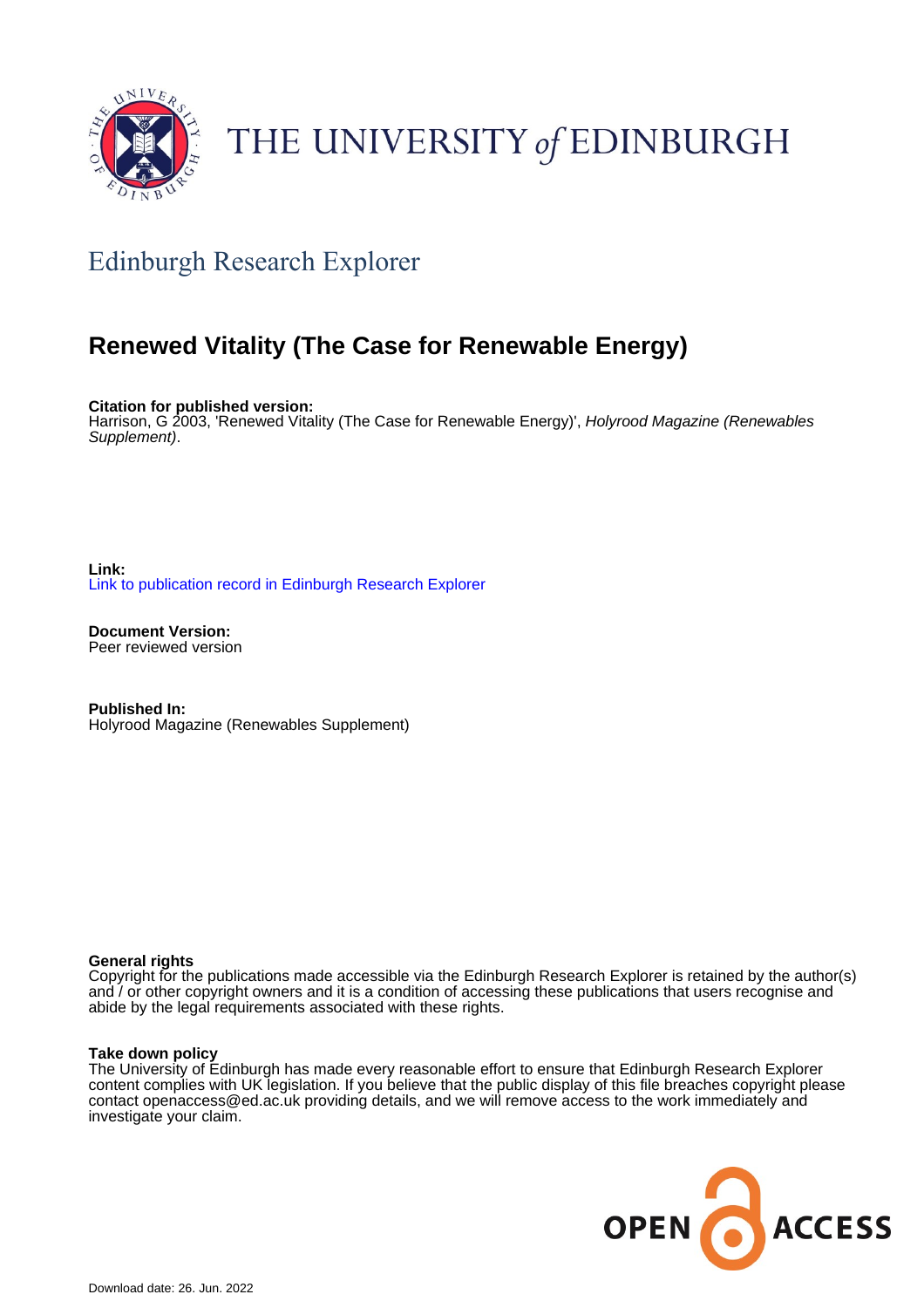## **Article for Holyrood Magazine (Renewables Supplement)**

Dr Gareth Harrison Lecturer in Energy Systems, School of Engineering & Electronics, University of Edinburgh

### **The Case for Renewables**

Mention renewable energy and most people immediately think of wind turbines turning gracefully on a hilltop. However, renewable energy encompasses much more than that: hydropower, solar, biomass, tidal, wave as well as off-shore wind are all renewable technologies, so named, as they harness the infinite forces of nature.

This contrasts rather sharply with fossil-fuels. The product of sedimentation processes over millions of years, they will have been consumed in a matter of centuries. While there is uncertainty over remaining reserves, there is little doubt that with increasing demand for oil and gas, supplies will be limited to a few decades.

Thankfully there are sufficient renewable energy resources to meet our energy needs many times over. In Scotland alone, potential renewable capacity is estimated at 59 GW, far in excess of current electricity demand. The following briefly explores the case for renewable energy.

#### **ENVIRONMENTAL BENEFITS**

Electricity from renewables produces no emissions, unlike fossil-fuels which emit a range of pollutants from carbon dioxide  $(CO<sub>2</sub>)$  to ash (e.g. see table).

#### **Carbon Dioxide**

 $CO<sub>2</sub>$  is produced when fossil-fuels are burned. It is widely accepted as a major cause of climate change which has will have a range of global and local impacts from agriculture to human health. In responding to this, the UK signed the Kyoto Protocol requiring cuts in  $CO<sub>2</sub>$  and other gases by 2010. This is the beginning of a longer process, with the Royal Commission on Environmental Pollution recommending  $CO<sub>2</sub>$ cuts of 60% by 2050.

Currently,  $28\%$  of UK CO<sub>2</sub> is emitted by power stations. Coal stations produce the most  $CO<sub>2</sub>$  per unit of electricity; oil and, particularly gas with its higher efficiency, produce less. 50% of Scotland's electricity comes from aging nuclear stations which emit no  $CO<sub>2</sub>$ ; this proportion will fall as stations retire and, if replaced by fossil-fuels, CO<sup>2</sup> emissions will rise. Achieving Kyoto and longer term targets will rely heavily on growth in renewable energy.

### **Acid Rain**

Fossil-fuelled power stations produce significant quantities of sulphur and nitrogen oxides which are precipitated as acid rain across wide areas. Pictures from the 1980s of dying Scandinavian forests are stark evidence of the effects. Legislation imposed emissions limits and while levels have decreased, this has mainly been as a result of the switch to cleaner gas. A variety of processes can limit emissions but these reduce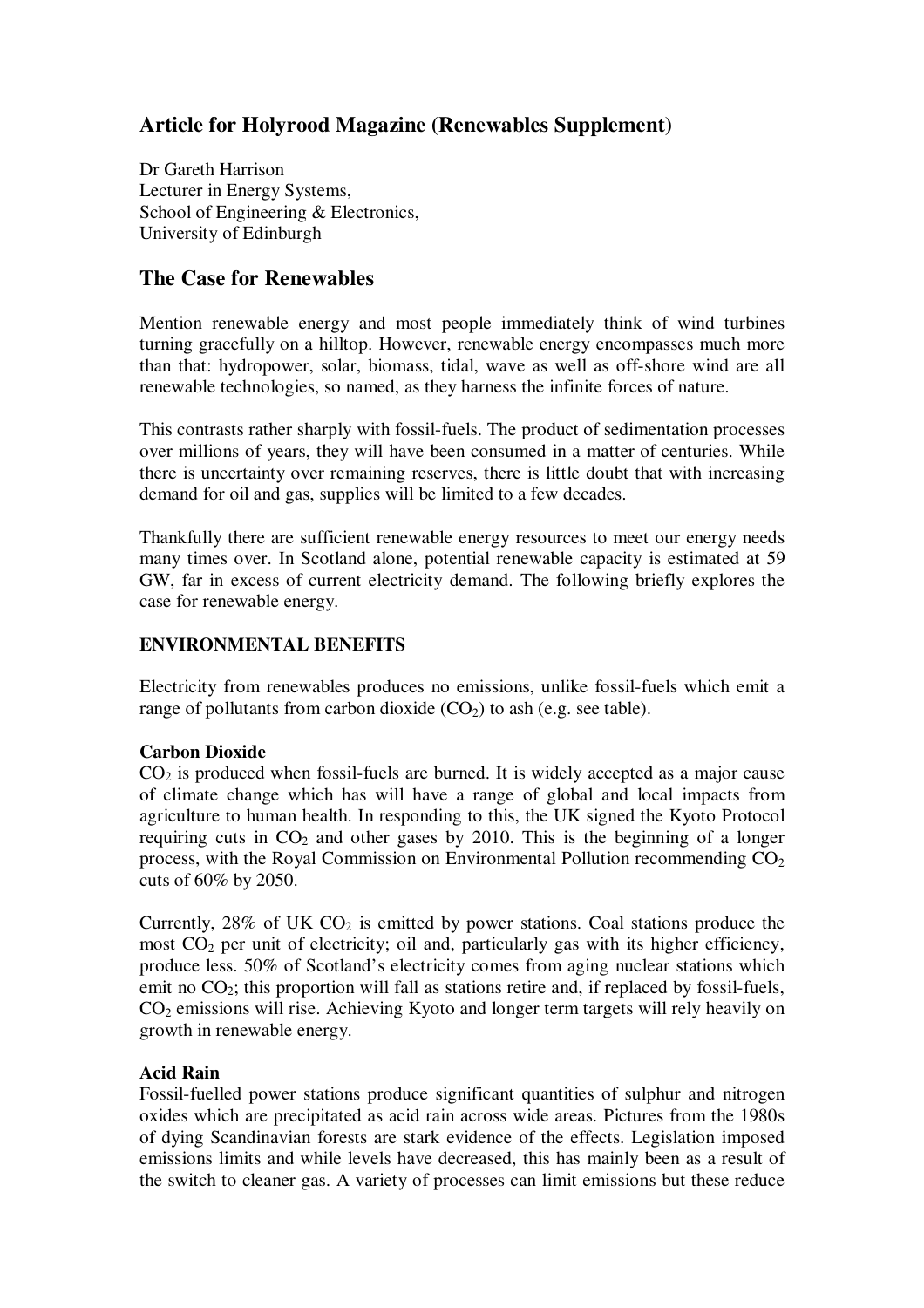station efficiencies and are expensive. Using renewables can avoid these costly removal processes.

#### **Radiation**

Radiation is emitted from nuclear and fossil-fuelled (due to trace elements) power stations. The amounts are small with public exposure similar to that of background radiation levels. However, the major environmental issue surrounding nuclear is how to deal with radioactive waste products. Until that issue is resolved and a clear lead given by Government, new nuclear plant will not be built. Once again, renewables can begin to fill the gap.

### **SECURITY OF SUPPLY**

Forecasts of UK energy use suggest high gas dependency. With reserves limited, we will become net importers within a few years. As much of world gas reserves are located in countries that are less than stable undue reliance on such sources is risky. A diversified generating portfolio will tend to promote greater fuel security – another argument in favour of increased renewable energy contribution.

Electricity cannot, at present, be easily (or cheaply) stored and production must continuously be matched to demand. A criticism of renewables is that their intermittent nature prevents guarantees on generating when needed. This is primarily a criticism of wind rather than renewables as a whole and, while intermittency is a concern, analyses have found no significant grid security problems with wind capacities below 20% of the total. Developing a diverse range of renewable technologies, each possessing different temporal characteristics will counteract the intermittency of single sources but ultimately, advances in energy storage will enhance the volume of renewables that may be absorbed.

### **ENERGY COSTS**

Electricity technologies are often selected because they are the cheapest, i.e. the lowest cost per unit (e.g. pence/kWh). Ballpark figures for gas are 2p/kWh, wind at 2.5 to 4.5p/kWh and less mature technologies higher (although costs will fall with development). In the main, renewables appear to more expensive than fossil-fuels and this has led to claims that they will raise electricity prices. There are several reasons why this might not be the case.

Current electricity prices do not reflect the environmental cost associated with production. As such fossil-derived electricity is significantly under-priced, especially in carbon terms. While the European Emissions Trading Directive will start to address this, it will take further steps to level the playing field.

Such 'levelised' costs comparisons are derived by applying uniform discount rates to all technologies. Discount rate should reflect the risk inherent in the technology; with this approach there is no differentiation between the risk associated with renewables' fixed debt and that arising from volatile fossil-fuel prices. When risk is accounted for, the cost differential is reduced or even reversed. Extending this using portfolio theory implies that rather than raising the cost of electricity, renewables diversify the risk and should actually lower prices!